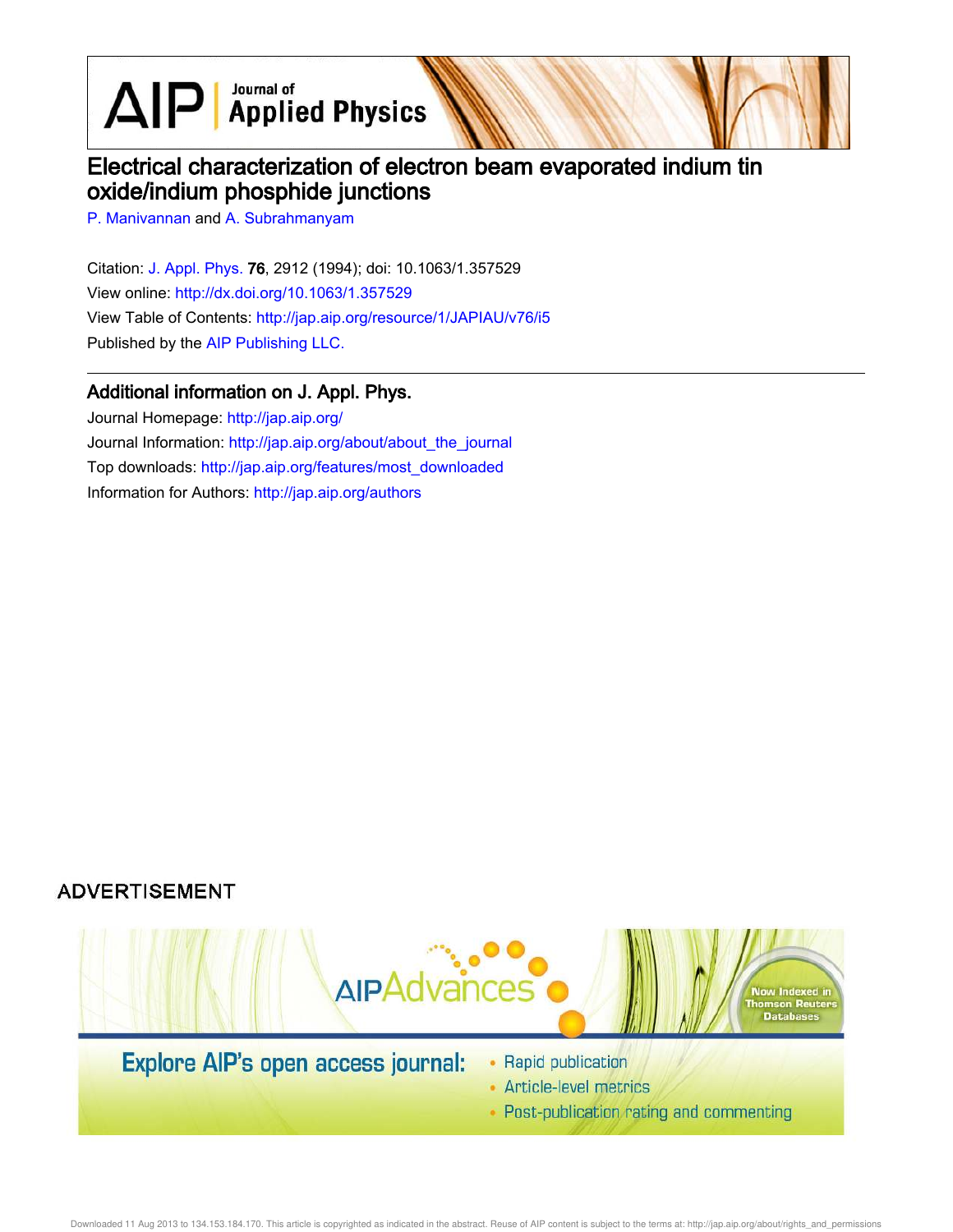## Electrical characterization of electron beam evaporated indium tin oxide/ indium phosphide junctions

P. Manivannan and A. Subrahmanyam

Semiconductor Laboratory, Department of Physics, Indian Institute of Technology, Madras 600 036, India

(Received 10 December 1993; accepted for publication 20 May 1994)

The electrical properties of Indium tin oxide(ITO)/ $p$ -indium phosphide (InP) junctions prepared at different temperatures by reactive electron beam evaporation technique have been studied. A maximum of 10.0% photo conversion efficiency under  $100 \text{ mW cm}^{-2}$  illumination (without front metal grid and antireflection coating) has been observed. Analyses of the results indicate an interfacial oxide layer consisting of indium oxide and indium orthophosphate and the  $ITO/p$ -InP junction correspond to the semiconductor-insulator-semiconductor SIS model. An attempt has been made to understand the nature of the interfacial layer,

### 1. INTRODUCTlON

High efficiency, excellent radiation resistance, and ease of preparation have made indium tin oxide  $(ITO)/p$ -indium phosphide (InP) solar cells quite attractive for space applications. Although several modules have been prepared and tested in satellites, very little has been achieved in the understanding of the junction formation and transport mechanism. It may be interesting to note that, so far, these ITO/InP junctions have been produced by sputtering: ion beam, rf, and dc magnetron<sup>1-3</sup> and spray pyrolysis techniques;<sup>4-6</sup> both techniques produce process induced defects in the junction. In the sputtering technique, it is believed that exposure of InP surface to plasma (either deposition or otherwise) brings out phosphorous deficient surface forming a buried homojunction yielding good photo conversion efficiencies. It is found that the deposition of indium (tin) oxide is not necessary at all for photovoltaic action.<sup>7</sup> In the spray technique, the high process temperatures  $(>400 °C)$  involved may lead to surface nonstoichiometry (loss of phosphorous) and the contamination levels may induce defects at the interface. The results of spray pyrolytic junctions have been interpreted<sup>5,6</sup> on the basis of an interfacial insulating layer. The theme of the present work is to prepare ITO/InP junctions by a technique which does not introduce process induced defects.

In the present work, reactive electron beam evaporation technique is used for the preparation of ITO/InP junctions. The effect of substrate temperature on the electrical properties of the junctions has been reported. X-ray photoelectron spectroscopic (XPS) studies on these junctions have also been made; relevant results have been reported here and a detailed analysis will be reported on separately.

### Il. EXPERlMENTAL DETAILS

The p-InP wafers used in the present work are magnesium doped:  $(2-6)\times10^{16}$  cm<sup>-3</sup>, single side polished, (100) oriented, and procured from M/s Crystacomm. A second sample with  $\overline{Z}_n$  doping  $1 \times 10^{18}$  cm<sup>-3</sup> is also employed for junction preparation. Standard procedures are followed for cleaning the wafers. The back ohmic contacts are made by depositing Au/Zn/Au in vacuum and alloying at 350  $^{\circ}$ C for 4 min in nitrogen atmosphere. Subsequently, prior to indium tin oxide (ITO) film deposition, the front surface of the TnP wafer is etched with  $H_2SO_4:H_2O_2:H_2O::5:1:1$  solution at room temperature (28 "C). The IT0 was deposited onto a preheated InP substrate by evaporating pressed pellets of  $In_2O_3:SnO_2:95:5$  by wt % using a 3 kW electron gun under controlled conditions following a procedure optimized to produce good quality ITO films. $8$  The substrate temperature is controlled to an accuracy of  $\pm 2$  °C. Clean glass substrates are also kept along with the InP wafers to confirm the quality of ITO films; the films are about  $70-80$  nm in thickness as measured by the multiple beam interferometry technique. Neither front contacts nor additional antireflection coatings have been made on the junctions. The area of the junctions is about  $0.02 \text{ cm}^2$ .

The cells of  $ITO/p$ -InP are characterized by currentvoltage  $(I-V)$  and capacitance-voltage  $(C-V)$  measurements. The  $I-V$  measurements have been made under dark and illuminated conditions using a Keithley current meter (model 485) and a precision volt meter (Hindustan Instruments, India, Model HIL 2665). An illumination of 100 mW  $cm^{-2}$ measured by a power meter has been produced by a GE ELH lamp. The C-V measurements at 100 kHz have been recorded using a EG&G lock-in amplifier (model 5210) interfaced with a personal computer. During measurements the temperature of the ITO/InP cell was maintained at 27  $\pm 0.5$  °C.

The ideality factor,  $n$ , and the reverse saturation current density,  $J_0$ , for these junctions are evaluated from  $\ln J$  vs V plots obtained by a variable illumination technique to eliminate the series resistance effects, if any; these values are given in Tables I and II.

 $J_0$  and *n* values are also obtained from the dark  $I-V$ characteristics for various temperatures (130-390 K) and these values are used in the Richardson plot to evaluate effective barrier height ( $\phi_b$ ) and effective Richardson constant  $(A_{\alpha x}^*).$ 

All the results reported here are reproducible and are accurate to  $\pm 2\%$ ; hence no specific identification is given to the samples.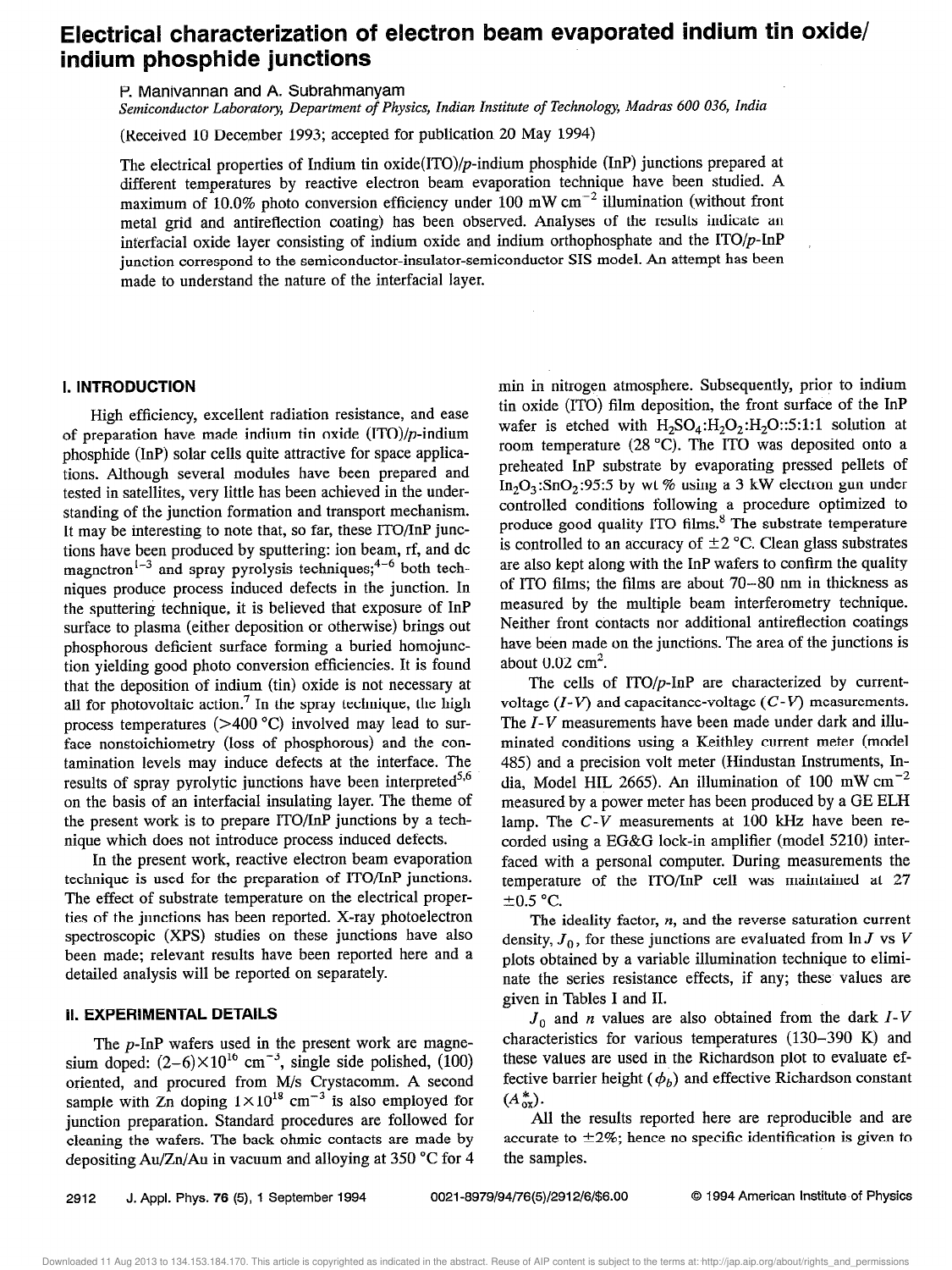TABLE I. Photovoltaic properties of ITO/p-InP junctions prepared on substrates of  $6 \times 10^{16}$  cm<sup>-3</sup>.

| $T_s$ <sup>a</sup><br>(°C) | $V_{\rm oc}^{\ \ b}$<br>(V) | $J_{\rm sc}^{\circ}$<br>$(mA cm^{-2})$ | $(nA cm^{-2})$ | $n^{\tt e}$ | ff   | $n^{\mathsf{g}}$<br>′%. | R:<br>(Ω) |
|----------------------------|-----------------------------|----------------------------------------|----------------|-------------|------|-------------------------|-----------|
| 150                        | 487                         | 23.2                                   | 34.7           | 1.3         | 0.47 | 5.3                     | 271       |
| 175                        | 506                         | 30.9                                   | 20.7           | 1.3         | 0.64 | 10.0                    | 49        |
| 200                        | 510                         | 29.7                                   | 280            | 1.7         | 0.42 | 6.4                     | 292       |
| 225                        | 465                         | 22.1                                   | 1460           | 1.8         | 0.40 | 4.1                     | 323       |

 $T_s$ -substrate temperature.  ${}^{\text{b}}V_{\text{oc}}$ -open circuit voltage.  $e_n$ -diode ideality factor. 'ff-fill factor.  $\sigma_{\rm sc}$ -short circuit current density.  ${}^dJ_0$ -reverse saturation current density.  $s_n$ -efficiency.  ${}^{\text{h}}R$ ,-series resistance.

### 111. RESULTS

The present work, as mentioned earlier, is done on two InP substrates; unless otherwise specified, the data reported here correspond to the wafer having  $(2-6)\times10^{16}$  cm<sup>-3</sup> acceptor concentration.

### A. Photovoltaic properties

Figure 1 shows the illuminated  $I-V$  characteristics of the junctions of ITO/p-InP prepared at different substrate temperatures in the range 150-225 "C. The photovoltaic parameters are listed in Table I. The open circuit voltage  $(V_{oc})$  and the short-circuit current  $(J_{\rm sc})$  increase with substrate temperature up to 175 "C. The cells prepared at 175 "C exhibit a maximum efficiency of lO.O%, probably the highest value reported, so far, for electron beam evaporated ITO/InP junctions. The series resistance values of the cells have been calculated $9$  and given in Table I.

It may be noted that in the present work, no front contacts have been used. In general for ITO/InP cells, the metal stack Cr/Pd/Au provides the front contact with low resistance conduction resulting in a high fill factor value thus enhancing the efficiency.

The spectral response curves for ITO/InP cells prepared at different substrate temperatures are shown in Fig. 2. The cells exhibit better short wavelength response than that of a homojunction cell.<sup>10</sup> Considerable reduction in short wavelength response is observed for cells prepared at higher substrate temperature (225 °C). All the curves exhibit a minimum around 500 nm, a feature not observed so far for ITO/ InP junctions prepared by any other method. The sharp

TABLE II. Photovoltaic properties of  $11O/p$ -InP junctions prepared on substrates of  $1 \times 10^{10}$  cm<sup>-1</sup>.

| $T_s^{\,a}$<br>(°C)                                                                                                                                                                                            | $V_{\rm oc}{}^{\rm b}$<br>(V) | $J_{\infty}$ <sup>c</sup><br>$(mA cm-2)$ | $J_{\rm n}^{\rm d}$<br>$(nA cm-2)$ | $n^{\rm c}$                                                                                                                         | ff   | $n^2$<br>(%) | $R_s^{\text{h}}$<br>(Ω) |
|----------------------------------------------------------------------------------------------------------------------------------------------------------------------------------------------------------------|-------------------------------|------------------------------------------|------------------------------------|-------------------------------------------------------------------------------------------------------------------------------------|------|--------------|-------------------------|
| 150                                                                                                                                                                                                            | 300                           | 21.2                                     | 494                                | 3.0                                                                                                                                 | 0.33 | 2.1          | 187                     |
| 175                                                                                                                                                                                                            | 320                           | 23.8                                     | 42                                 | 1.9                                                                                                                                 | 0.44 | 3.3          | 78                      |
| 200                                                                                                                                                                                                            | 225                           | 24.1                                     | 500                                | 2.2                                                                                                                                 | 0.36 | 2.0          | 98                      |
| 225                                                                                                                                                                                                            | 215                           | 22.8                                     | 620                                | 2.3                                                                                                                                 | 0.32 | 1.6          | 123                     |
| ${}^{\text{a}}T_{s}$ -substrate temperature.<br>bV <sub>oc</sub> -open circuit voltage.<br>Y <sub>sc</sub> -short circuit current density.<br><sup>d</sup> J <sub>n</sub> -reverse saturation current density. |                               |                                          |                                    | <sup>e</sup> n-diode ideality factor.<br><sup>f</sup> ff-fill factor.<br>$s$ n-efficiency.<br>${}^{\text{h}}R$ , series resistance. |      |              |                         |



FIG. 1. Illumination  $I-V$  characteristics of ITO/p-InP junctions prepared at different substrate temperatures.

reduction in collection efficiency for these devices in the wavelength range  $0.9-0.95 \mu m$  is due to the band edge of InP.

The photovoltaic parameters of the cells prepared on substrates with an acceptor concentration of  $1\times10^{18}$  cm<sup>-3</sup> are listed in Table II. A maximum efficiency of 3.3% under 100 mW  $cm^{-2}$  has been achieved at a substrate temperature of 175 "C. Similar low efficiencies have been observed on



FIG. 2. Spectral response of ITO/p-InP junctions prepared at different substrate temperatures.

J. Appl. Phys., Vol. 70, No. 5, 1 September 1994

P. Manivannan and A. Subrahmanyam 2913

Downloaded 11 Aug 2013 to 134.153.184.170. This article is copyrighted as indicated in the abstract. Reuse of AIP content is subject to the terms at: http://jap.aip.org/about/rights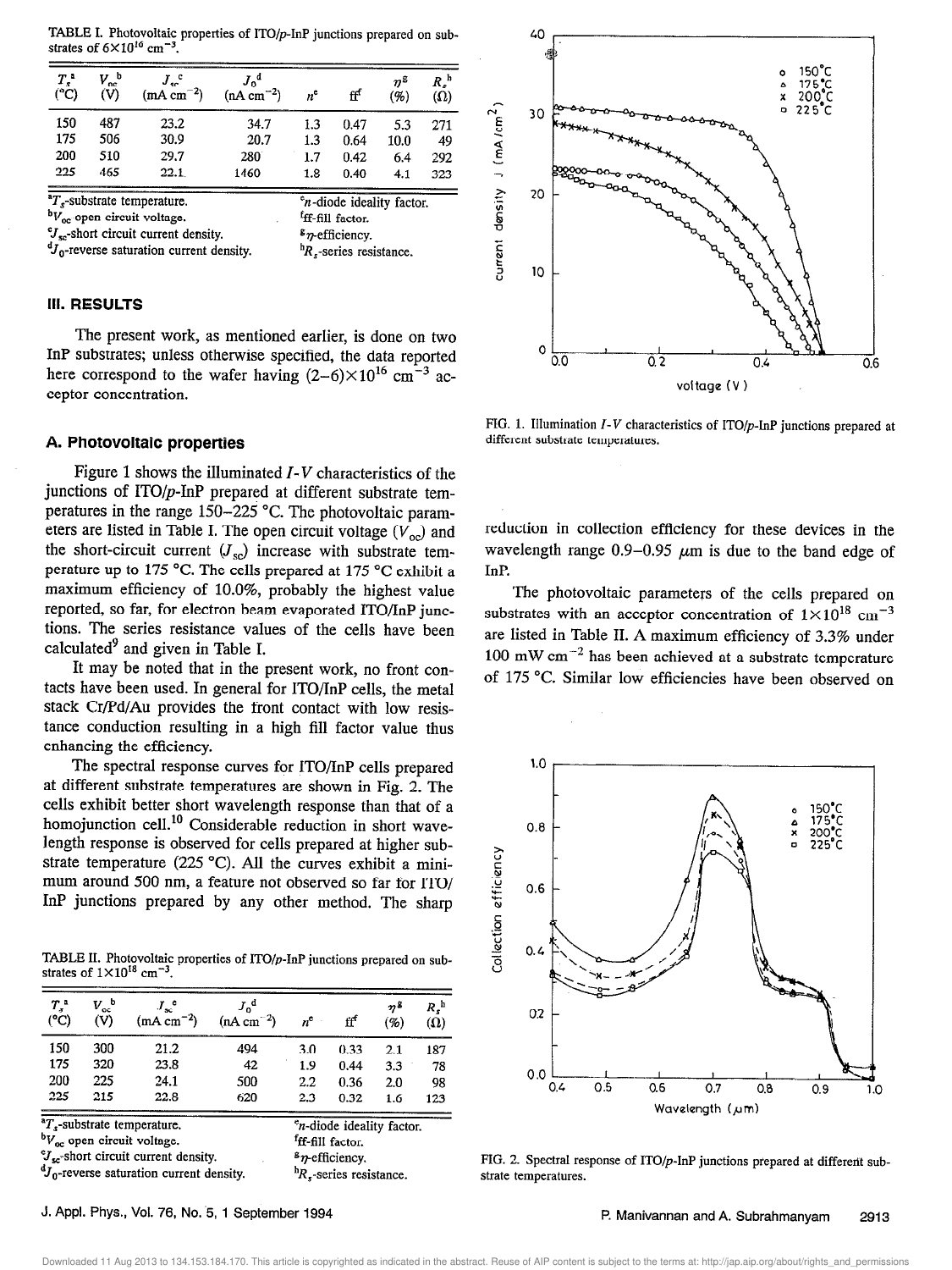

 $-10$  $-20$  $-30$  $-110^{11}$  $-40$  $-50$ -60 6 1000/T (l/K)

FIG. 3. Dark forward I-V characteristics of ITO/p-InP junctions prepared at FIG. 4. Richardson plots for ITO/p-InP junctions prepared at different sub-175 °C with temperature as a variable.  $\blacksquare$  strate temperatures.

heavily doped InP by earlier workers.<sup>2</sup> The efficiencies being quite low; no further analysis has been carried out on these samples.

### 5. Forward bias I-V properties

Figure 3 shows the forward bias plot of current versus voltage measured as a function of temperature in the range 217-371 K for an ITO/InP diode prepared at 175 °C.

At lower temperatures, the plots of  $\ln J$  vs  $V$  (Fig. 3) have exhibited two slopes as has been commonly observed in the case of  $ITO/InP$  junctions prepared by other methods.<sup>11,12</sup> The diode ideality factor  $n = 1.3$  and  $>6$  have been observed for higher and lower bias regions respectively.

The characterizing parameters of  $ITO/p$ -InP junctions prepared at different substrate temperatures are listed in Table III. The Richardson plot (Fig. 4), for a diode prepared at a substrate temperature of 175 "C gives an effective barrier height of 0.72 eV and the effective Richardson constant of  $A_{ox}^{*} \approx 0.21 \text{ A cm}^{-2} \text{ K}^{-2}$ .

TABLE III. Junction parameters of  $ITO/p$ -InP prepared on substrates of acceptor concentration  $6 \times 10^{16}$  cm<sup>-3</sup>.

| $T_{\rm s}$ (°C) <sup>a</sup> | $A^*$ (A cm <sup>-2</sup> K <sup>-2</sup> ) <sup>c</sup><br>$q\phi_b$ (cV) <sup>b</sup> |       | $N_A$ (cm <sup>-3</sup> ) <sup>d</sup> |  |
|-------------------------------|-----------------------------------------------------------------------------------------|-------|----------------------------------------|--|
| 150                           | 0.72                                                                                    | 0.68  | $1.3 \times 10^{17}$                   |  |
| 175                           | 0.72                                                                                    | 0.21  | $4.2 \times 10^{16}$                   |  |
| 200                           | 0.56                                                                                    | 0.009 | $2.4 \times 10^{16}$                   |  |
| 225                           |                                                                                         |       | $2.2 \times 10^{16}$                   |  |

 ${}^{\text{a}}T_{s}$ -substrate temperature.

 ${}^{\text{b}}\phi$ <sub>b</sub>-effective barrier height.

 $*$ -effective Richardson constant.

 ${}^dN_A$ -acceptor concentration.

### C. C-V results

Figure 5 shows the  $1/C^2$  vs V plots for ITO/p-InP junctions prepared at three different temperatures. The curves are linear in the entire bias range. The dopant concentration calculated from these plots agree with the value given. The built-in potentials observed from Fig. 5 are of the order of 2-3 V, similar unrealistic values have been reported earlier.<sup>3,12</sup> The C-V profiling carried out on these devices has been presented in Fig, 6.



FIG. 5.  $1/C^2$  vs  $V_b$  plot for ITO/p-InP junctions prepared at different substrate temperatures.

2914 J. Appl. Phys., Vol. 76, No. 5, 1 September 1994 **P. Manivannan and A. Subrahmanyam**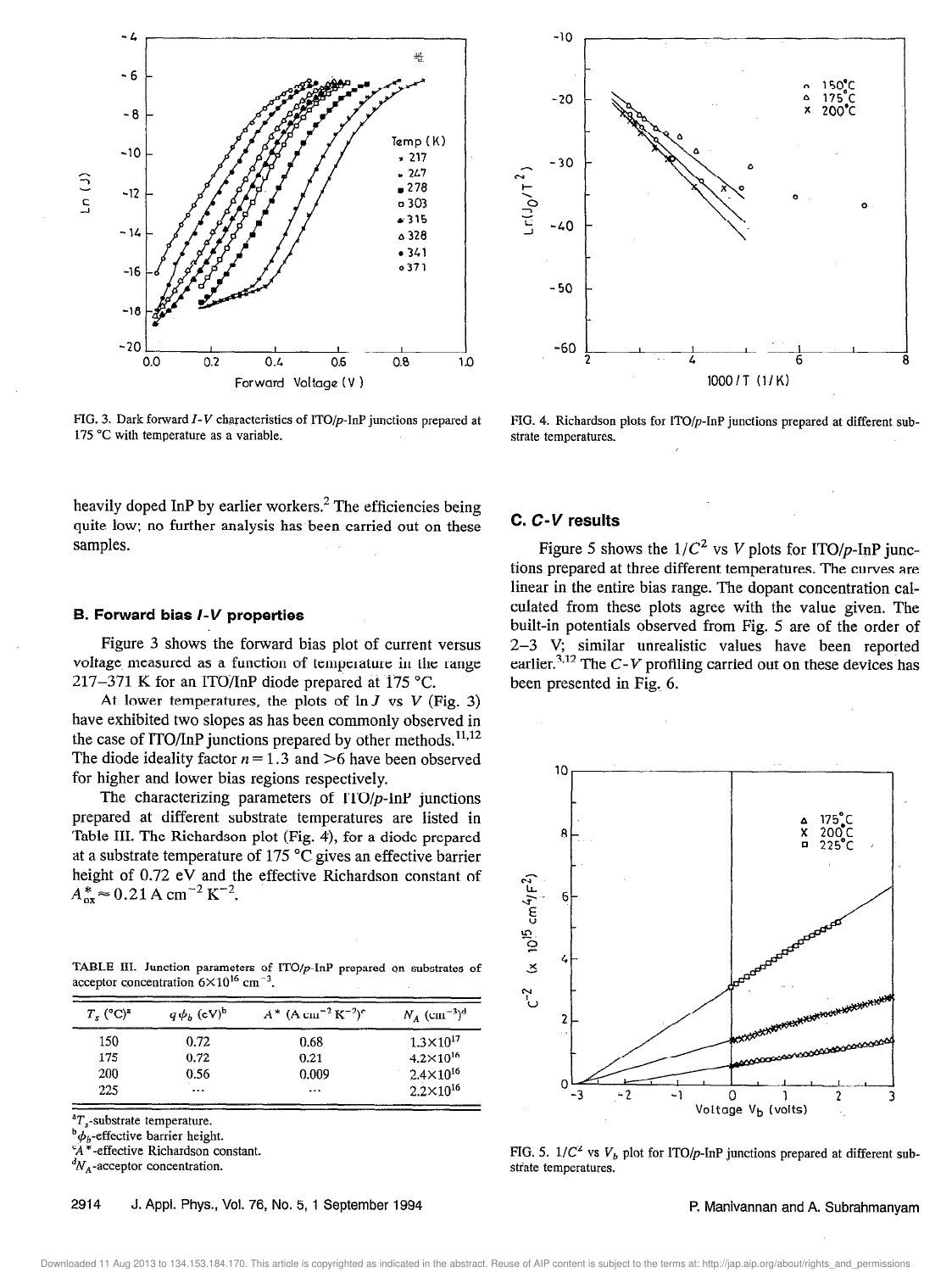

FIG. 6. Carrier concentration distribution for ITO/p-InP diodes,

### D. XPS results

Samples of as-cleaned InP wafers are examined by XPS (VG Scientific ESCALAB Mark II) using Mg  $K_{\alpha}$  radiation. It showed signatures of indium (In:3d), phosphorus (P:2p), oxygen  $(0:1s)$  and carbon  $(C:1s)$  contamination). The peak at a binding energy of 530 eV [Fig.  $7(a)$ ] corresponds to oxygen, which is present on InP just after cleaning indicating the presence of a thin native oxide on the surface of InP prior to IT0 deposition.

A depth profile of XPS results (with argon ion etch'at 8  $\mu$ A for 5 min) at the interface of thin ITO(100 Å)/p-InP junction prepared at 175 °C reveal peaks corresponding to indium oxide  $(B.E=530.2 eV)$  and indium orthophosphate  $(B.E=532.1 eV)$  as shown in Fig. 7(b).<sup>13</sup>

### IV. DISCUSSION

The salient observations of the present study may be summarized as follows:

(i) A maximum efficiency of 10.0% has been observed when the junctions are prepared at a substrate temperature of 175 "C.

(ii) With increase in substrate temperature above  $175 \text{ °C}$ (a) the efficiency of the cells decreases and (b) the reverse saturation current density  $J_0$  increases.

(iii) The current-voltage characteristics measured for these junction (prepared at 175 °C) below 250 K exhibit two slopes demonstrating different transport mechanisms.

(iv) The built-in potentials calculated from the  $C-V$  plots have given anomalously large (unrealistic) values.

(v) XPS results show that there is a native oxide layer present on InP surface prior to IT0 deposition.

(vi) Depth profile results of XPS on thin  $ITO/p$ -InP reveal interfacial oxides consisting of indium oxide and indium orthophosphate.

An understanding of these observations is possible provided the nature of the junction is known. The earlier results



FIG. 7. (a) XPS O:1s spectra for  $p$ -InP surface after cleaning prior to ITO deposition. (b) XPS 0:1s spectra for 5 min argon ion etch of thin  $ITO/p$ -InP (with 8  $\mu$ A and 8 kV). Deconvoluted peaks correspond to In<sub>2</sub>O<sub>3</sub>, InPO<sub>4</sub>, and linear background also is shown.

clearly demonstrated that high efficiency ITO/InP junctions are homoburied junctions<sup>7</sup> and the presence of donor like defects on  $p$ -InP has been observed in sputtered junctions.<sup>12</sup> The  $C-V$  profiling of the ITO/InP junctions in the present work (Fig.  $6$ ) has shown little evidence for *n*-type defects at the interface eliminating the possibility of homoburied junction.

With observations of extremely low Richardson constant  $(A_{ox}^* = 0.68 - 0.0087 \times A \text{ cm}^{-2} \text{ K}^{-2}),$  signature of oxygen prior to IT0 deposition and the presence of indium oxide and indium orthophosphate at the interface as shown by XPS results, a thin oxide layer at the interface is rather confirmed. The interfacial oxide layer plays a critical role in controlling the barrier height as well as the transport mechanism across the barrier. An attempt has been made to explain the observed results on the. basis of semiconductor-insulatorsemiconductor (SIS) model; the SIS model is similar to metal-insulator-semiconductor (MIS) structure because of the IT0 window layer.

The current transport in MIS is given by

$$
J_0 = A_{\text{ox}}^* T^2 \exp(-\phi_b/kT) \tag{1}
$$

### J. Appl. Phys., Vol. 76, No. 5, 1 September 1994 P. Manivannan and A. Subrahmanyam 2915

he terms at: http://jap.aip.org/about/rights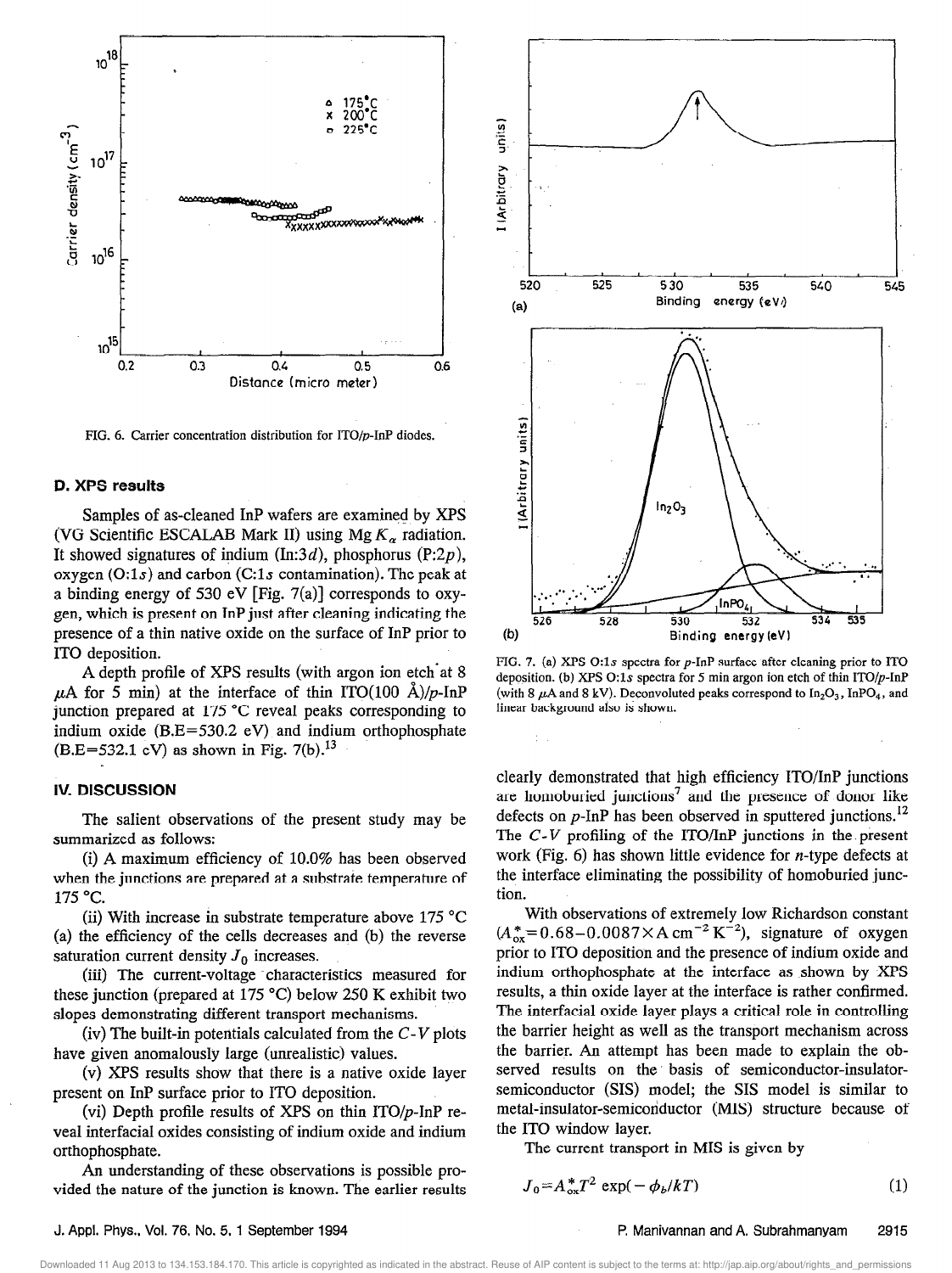and

$$
A_{\rm ox}^* = A^* \exp(-0.26 \chi^{1/2} \delta),
$$

where  $A_{ox}^*$  is the effective Richardson constant,  $\phi_b$  is the barrier height,  $\chi$  is the mean barrier height of the oxidesemiconductor interface, and  $\delta$  is the interfacial oxide layer thickness. The barrier height from the present study ranges between 0.72-0.56 eV and the  $A_{ox}^*$  varies between 0.68 and  $0.87\times10^{-2}$  A cm<sup>-2</sup> K<sup>-2</sup>. The calculated barrier heights using theoretical  $A^*$  are in the range 0.75-0.86 eV; these values compare well with those reported recently.<sup>14</sup> It may be interesting to note that difference between ITO work function<sup>15</sup> and electron affinity of  $p$ -InP<sup>16</sup> gives the barrier height 0.99– 1.14 eV. The thickness of the oxide layer has been calculated to be in the range 20–50 Å using  $A^* = 48$  A cm<sup>-2</sup> K<sup>-217</sup> and  $x=0.5$  eV.<sup>12</sup>

The improved performance of the  $ITO/p$ -InP SIS junction with substrate temperature indicates that the junction has optimum properties at 175 "C. The photoconversion efficiency of the junction formed at 200 "C is noteworthy as it yields high  $V_{\text{nc}}$  and  $J_{\text{sc}}$  in spite of the fact that it has large  $J_0$ and  $R_s$  values. The large reverse saturation current density  $J_0$ at  $T_s$ =225 °C diminishes the effective barrier height, as observed. The low fill factor results from relatively large series resistance values. At higher substrate temperatures the transport mechanism across the junction ( $n=1.8$  at  $T_s=225$  °C) deviates from the near thermionic emission  $(n=1.3)$  process.

The spectral response measurements (Fig. 2) of  $ITO/InP$ clearly indicate that the junctions are not of homo buried type (an increase in the quantum efficiency with decreasing photon energy till the band edge of InP is a characteristic feature of the homojunctions<sup>10</sup>). The junction prepared at 175 "C exhibits maximum short wavelength response corresponding to a shallow junction. The depth of the junctions from spectral response measurements do not match with the results of  $C-V$  profiling (Fig. 6).

The high built-in potential values and agreement of acceptor concentration from  $C-V$  plots of ITO/InP have also been observed by other workers and they have attributed the unrealistic barrier heights to complicating effects due to an insulating layer at the interface.<sup>3</sup> Attempts have been made to explain these high shifts in the bias axis by assuming an interfacial layer with and without fixed charges but with little success as also reported earlier.<sup>18</sup>

Concentrating our attention on the transport mechanism across the junction in these devices, it may be logical to assume that with increasing substrate temperature, either the interfacial oxide thickness or the nature of the oxide is expected to change. In either case the reverse saturation current  $J_0$  should decrease, contrary to the observation. Further, increase in  $J_0$  may be the reason for the reduction in the effective barrier height (from  $I-V$ ). A calculation of the interface state density  $D_{its}$  from the observed ideality factor and the assumed oxide layer thickness

$$
D_{its} = \epsilon_i (n-1)/q \delta. \tag{2}
$$

It is observed that  $D_{its}$  is of the order of  $10^{12}$  cm<sup>-2</sup> eV<sup>-1</sup>.  $D_{its}$  increases with substrate temperature deviating from the interfacial layer theory.<sup>16</sup> For the device prepared at 175 °C, the diode ideality factor  $n$  at high temperature, 371 K, is found to be 1.3 where as at lower temperature, 217 K (and higher bias)  $n=1.7$ . From these data one may infer that the thermionic-field emission process controls the current transport across the junction.<sup>19</sup>

The interfacial insulating layer may arise from the growth of native oxides of InP when exposed to high temperatures, particularly in oxygen ambients. Very little information is available on the energy structure of the native oxides of InP. For InP, the possible native oxides are  $In_2O_{3-x}$ ,  $P_2O_{4-x}$ , and InPO<sub>4-x</sub>, with  $\chi$  value ranging from 0.2 to 1.2  $eV<sup>20</sup>$  Furthermore, the value may depend critically on the exact nature: stoichiometry, structure, etc. of the interfacial layer. The XPS data on the devices in the present work [Fig.  $7(b)$ ] confirms the presence of  $In_2O_3$  and  $InPO_4$  at the interface.

### V. CONCLUSIONS

It has been shown that high efficiency  $ITO/p-InP$  cells can be made by using a reactive electron beam evaporation technique; a technique that does not introduce plasma induced defects. Present study gives a conclusive evidence that  $ITO/p$ -InP junctions are of SIS type and the interfacial insulating layer consists of indium oxide and indium orthophosphate.

### ACKNOWLEDGMENTS

The financial support of the Department of Atomic Energy, Government of India, to carry out this work and the help extended by Dr. C. S. Gopinath (RSIC, IIT, Madras) in XPS measurements are gratefully acknowledged.

- <sup>1</sup>K. J. Bachmann, H. Schreiber, Jr., W. R. Sinclair, P. H. Schmidt, F. A. Thiel, E. G. Spencer, G. Pasteur, W. L. Feldman, and K. Sreeharsha, J. Appl. Phys. 50, 3441 (1979).
- $2T.$  J. Coutts and S. Naseem, Appl. Phys. Lett. 46, 164 (1985).
- $3$ T. J. Coutts, X. Wu, T. A. Gessert, and X. Li, J. Vac. Sci. Technol. A  $6$ , 1722 (1988).
- $4$ L. Gouskov, H. Luquet, J. Esta, and C. Gril, Solar Cells 5, 51 (1981-82).
- 'V. Vasu, A. Subrahmanyam, P. Santana Raghavan, J. Kumar, and P. Ramasamy, Mater. Sci. Engineer. B 14, 365 (1992).
- 'V. Vasu, A. Subrahmanyam, J. Kumar, and P. Ramasamy, Semicond. Sci. Technol. 8, 437 (1993).
- $7$ T. A. Gessert, X. Li, M. W. Wanlass, A. J. Nelson, and T. J. Coutts, J. Vac. Sci. Technol. A 8, 1912 (1990).
- \*P. Manivannan and A. Subrahmanyam, J. Phys. D: Appl. Phys. 26, 1510 (1993).
- <sup>9</sup> A. Rohatgi, J. R. Davis, R. H. Hopkins, P. Rai-Choudhury, P. G. McMullin, and J. R. McCormick, Solid State Electron. 23, 415 (1980).
- <sup>10</sup> M. J. Tsai, A. L. Fahrenbruch, and R. H. Bube, J. Appl. Phys. 51, 2696 (1980).
- <sup>11</sup> X. Li, M. W. Wanlass, T. A. Gessert, K. A. Emery, and T. J. Coutts, Appl. Phys. Lett. 54, 2674 (1989).
- <sup>12</sup> H. Thomas and J. K. Luo, J. Appl. Phys. 73, 3055 (1993).
- <sup>13</sup> C. S. Sundararaman, H. Lafontaine, S. Poullin, A. Mouton, and J. F. Currie, J. Vac. Sci. Technol. B 9, 1433 (1991).
- <sup>14</sup> V. Korobov M. Leibovitch, and Yoram Shapira, J. Appl. Phys. 74, 3251  $(1993)$ .

### 2916 J. Appl. Phys., Vol. 76, No. 5, 1 September 1994 **P. Manivannan and A. Subrahmanyam**